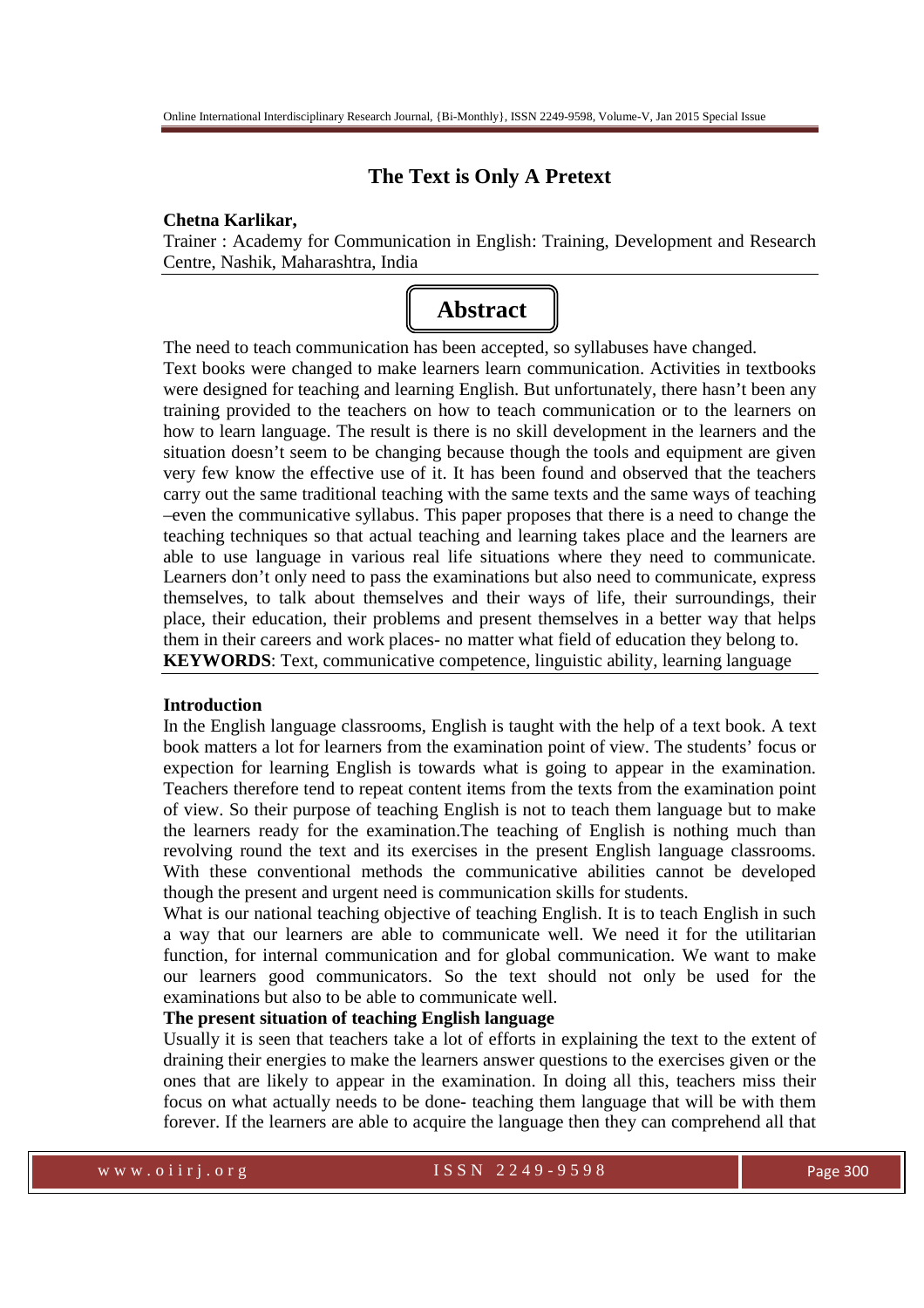the text has and their ability to answer questions will be developed. The technique to extend beyond the given text makes them able to catch the fish and does not make them dependent on someone serving them the dish of fish again and again.

This competence of the learners in communication is one of the aims of language teaching. Therefore, the teaching of language should aim at building the competence of the learners.

It has also been observed that we expect communicative competence but our learners lack even the linguistic competence, communicative competence is far away from it.

This is a sad situation but even then not an impossible task to achieve. No one else can change the situation as much as the teachers can. They can because they are constantly in touch with the learners and teaching.

The efforts the teachers take for teaching language need to be directed in the right direction, towards fruitful teaching that serves the needs of the learners. With some training the teacher can change the picture of the existent degrading language education. The researcher has experimented with a methodology that has helped the learners acquire the language along with doing the text, its exercises etc. The methodology adapted uses the text as a pretext. It is used as a launching ground for giving exposure to the learners. Because the language principle says- '*The more is the exposure, the more is the learning'*.

#### **Text is only a pretext**

A 'text' is a stretch of language written or spoken. Any stretch of language used for the purpose of teaching is a text. It could be a passage; a dialogue; a description, or a film. It can be either aural or written or even visual.

'Text' is a tool for fulfilling the objectives of the syllabus and curriculum. An educationist says 'Text book is a half of apparatus of teaching.'

In the pedagogical context, 'a text' is a means of making learners acquire English.

In fact, the text is only a pretext. It is only a reason to teach something more important than its given content. The texts will change every year and with time but what is taught in language is the 'language' itself. The learners need to be able to use the language for different purposes. They should be able to acquire the language items that the text contains or the language items related to that subject or theme. The text, the chapter, the content will be forgotten but the language learnt will not be over; it remains with the learner forever. The language gets enhanced and grows with its use. This unique characteristic of the language needs to be understood by the teacher of language. This understanding will be able to change the picture of teaching and learning and the efforts will yield positive results.

For example- The researcher studied a chapter in her school days – 'Sunny days'- A part from Sunil Gavaskar's life and the hundred centuries he made. The language learnt then is with the learner – that is how to talk about someone's achievements but the content may or may not be remembered.

Similarly, the present day learners will have some other player's or person's achievements in their text. It is observed that teachers give importance to the content and understanding of the lesson or poem etc, on the other hand equally important is the language that needs to be acquired to be able to talk and communicate.

The textual content is brought in to be used as a spring board for providing the communicative language to learners. This aim of teaching can be achieved if the 'text' is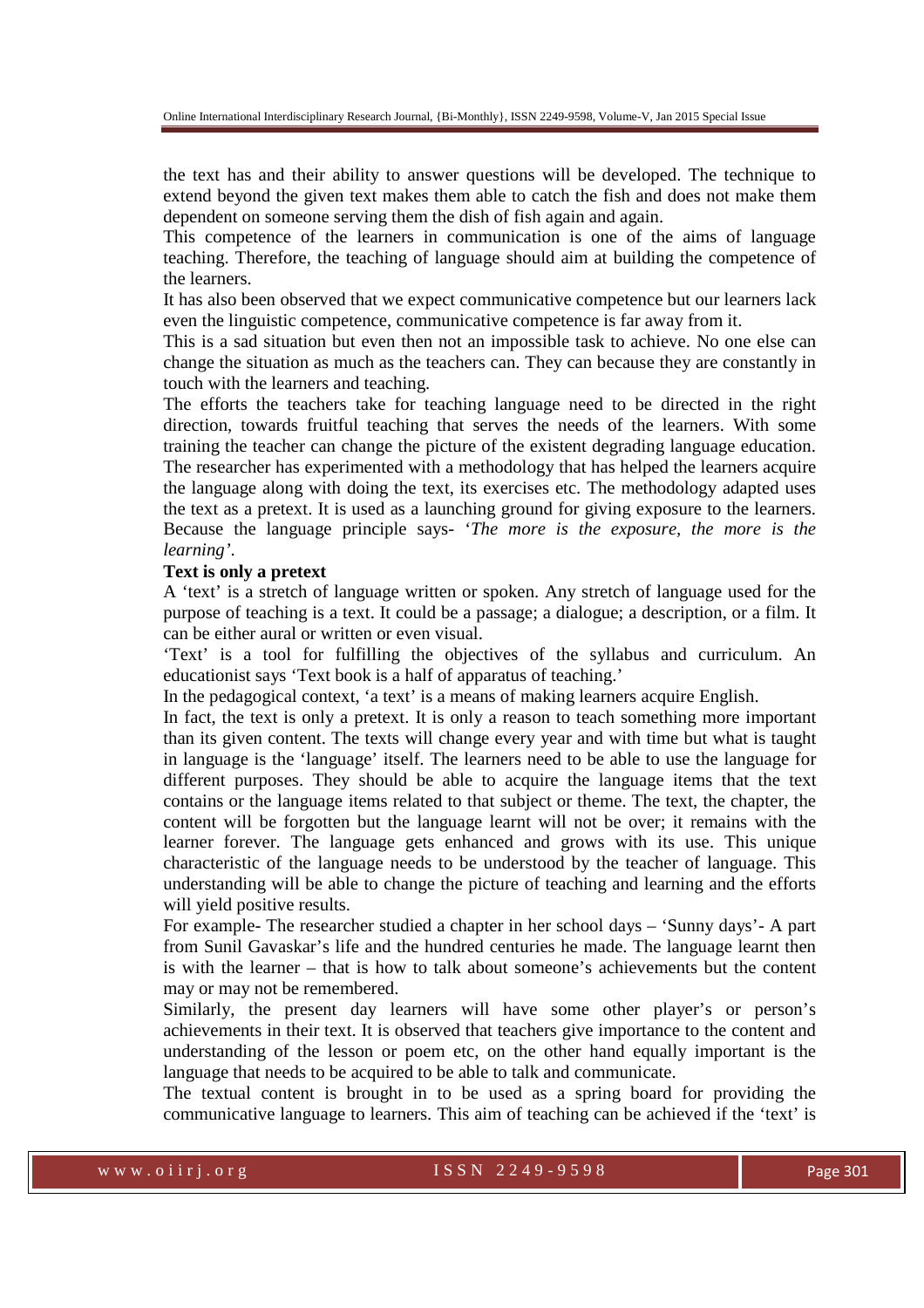used not as the **means** but as a **tool**- it should be a **pretext** to **teachwhat isneeded** for the learners.

The researcher has experimented teaching with this methodology with many groups of learners and there has been a lot of language learning possible along with keeping the interest of the learners and motivating them to participate in the learning process. This methodology or technique helps fulfill the classroom teaching objectives.

*As cited in an article by Thornby Scott, Akbari (2008:647) notes, 'What the majority of teachers teach and how they teach [...] are now determined by textbooks'. Despite this, we still know little about their actual effectiveness in terms of learning outcomes, and it is curious, to say the least, that textbooks rarely if ever feature in discussions of factors that influence second language acquisition (SLA).* 

#### **Teacher's role in going beyond the text**:

We live in the post-modern context. The post-modern concepts are to be applied to the English teaching context. In post modernism, the very notion of 'text' has changed. The text is only a pretext. The text may be in the written form or spoken form; it can even be visual like a movie or a piece of painting or any symbolic representation like a statue or a piece of architecture.

Learners need not 'master' English as it is believed to be; they should have a functional competence so that English can be used for all professional purposes. Teaching is done to make learning happen. Teaching is a process and that must have a direction. This direction is decided by the aims and objectives of teaching and learning English.

The teacher's objective is to make learners learn English; only the text is not enough; the teacher needs to go beyond the text- give more examples to make them learn the various language items that the learner needs for communication.

However, the creative and innovative teacher does not depend only on the given text but makes the learning happen by going beyond the text. The innovative teacher is on a look out for complementary text which can give language exposure to the learner. Every text contains a sub-text, something hidden in the text; learners must know how to read between the lines and relate the text to other texts and contexts.

The teacher needs to know intertextuality. E.g. while reading a text, the reader is not there in the text all the time, there are many associations in the learner's mind and they come alive while reading the text.

For example -

Any story – especially satirical has a suggestive/implied meaning. For example-A Tenali Raman story named 'Golden Mango' talks about golden mangoes but there is a suggestive meaning to it i.e.- Too much greed leads to destruction. Though the words greed, destruction etc. are not mentioned in the story, the teacher can pick upon these language items to generate English in the classroom and make the learners use these words like greed, destruction, words used for people who are greedy etc.

Inferential meaning is derived from the context. Every reader will derive a different meaning from the text.

The text is thrown 'open' so that it is possible to go beyond what is written without restricting the teaching and learning only to the given text. The text is used as a pretext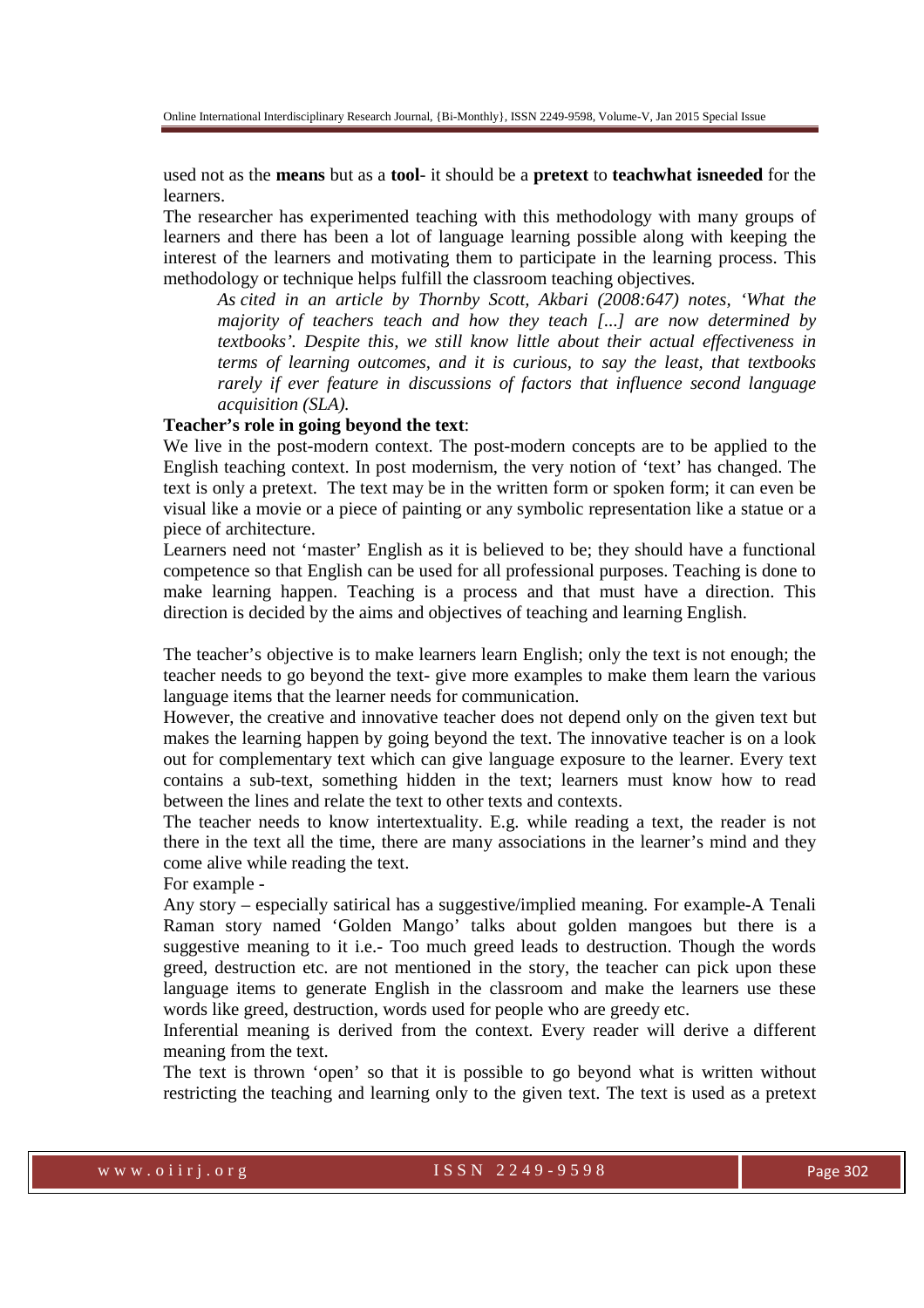and to go beyond to learn English. The ultimate aim is to learn English and not to mug up the content of the 'text' as it appears.

So in a classroom language teaching context, it is not only the 'text' that is to be used but a teacher needs to go beyond that.

The teacher's activities in the classroom thus would consist of :

- 1. Doing meaning focused activities
- 2. Providing comprehensible input
- 3. Integrating the language skills
- 4. Making modifications and corrections

Here the teacher's role in going beyond the text is to catch hold of the intertextual segment which can promote language learning. The teacher also can infer or perceive the intertextuality on the basis of the interaction with the learners in the classroom.

For example if a word 'green' is there in the text. The teacher can ask them to think about words that are used with the word 'green'. The students may come up with many words like –green-house effect, green room, have a green thumb, green fuel etc. that go beyond the colour 'green'. Several vocabulary items, phrases, usages etc can be recalled and revised. Here the text 'green' is a pretext to generate more English.

**Another example-** Talking about the railway station- there is a lot of intertextuality in it. Talking about the various parts of the train-the bogie, the berth, the cabin; the people related to it, the ticket checker, the guard; phrases related to it like 'get on a train', 'board a train', 'get off at', 'running late' etc can be dealt with in the classroom. One thread can be picked up and developed further to make the learner learn English.

This activity is related to the text and based on the text and a lot of English is also generated in the classroom. This is a teaching strategy to generate English in the language classroom.

This activity helps in building the linguistic, communicative and pragmatic competence of learners.

Learners develop their ability to frame acceptable sentences and use them in communicative situations.Communicative competence according to the glossary of basic terms in materials development in language teaching means – The ability to use the language effectively for communication. Gaining such confidence involves acquiring both sociolinguistic and linguistic knowledge and skills (or, in other words, developing the ability to use the language accurately, appropriately and effectively). Learners also develop the ability to use English appropriately, depending on the situation.

Language teaching should aim at using the text to take the learners to the real life situations where they can put language to use rather than learning language forms that are only in the context given in the textbooks.

**Teacher's performance**: It is the teacher who needs to make the learning happen. For this the teacher needs to have the bare minimum competence to make learning happen. The paper qualifications and length of teaching would not really matter in effective teaching-learning process in the classroom. What matters is the ability of the teacher to impart language items which are expected that the learners should acquire.Using the text as pretextcalls for intensive training and experimentationby way of its application in the classroom.

Hence, using the text is a purposeful activity. The text can be used as a base and a launching ground to go and explore some more language items related to it. The language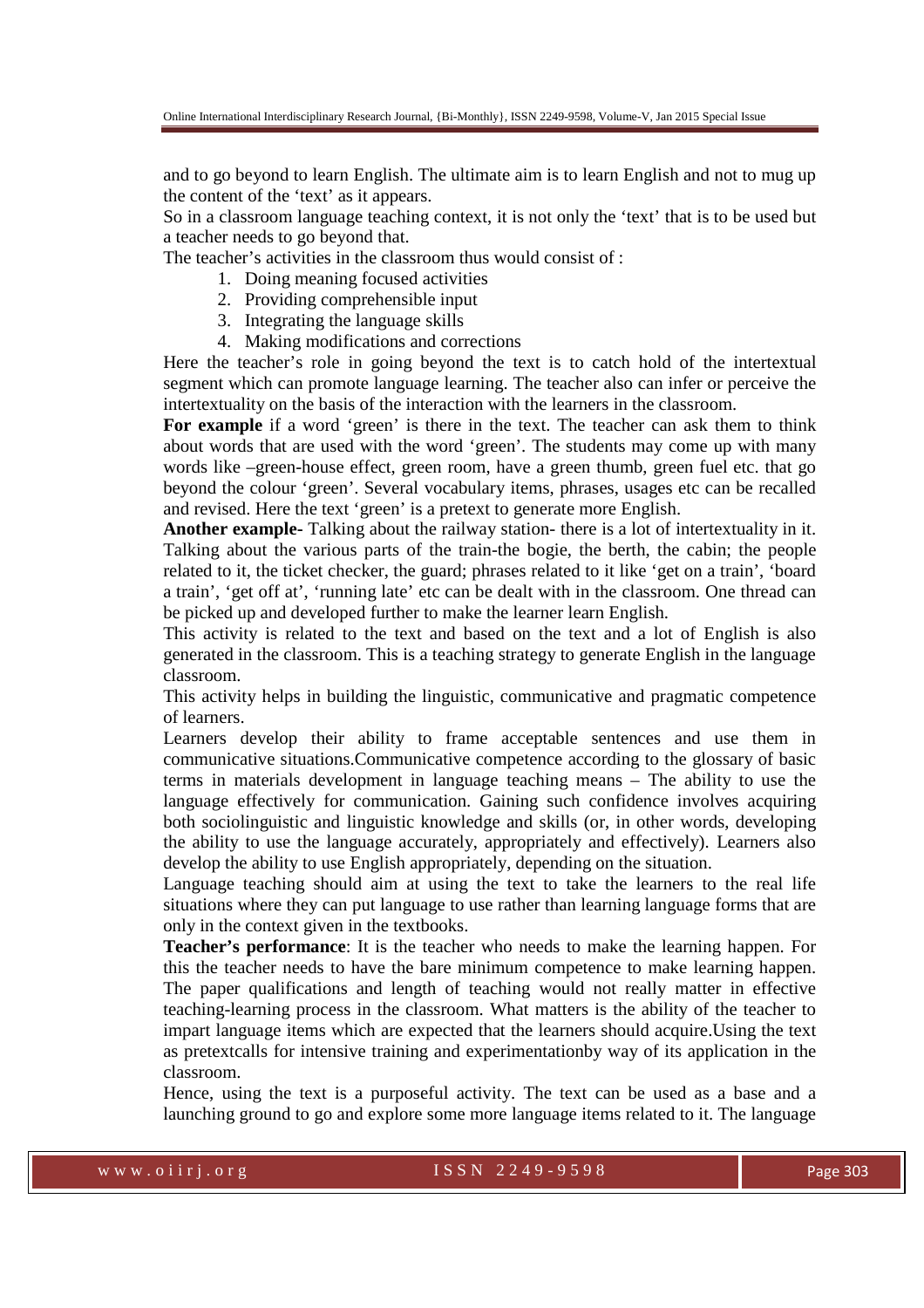forms it contains in various contexts are to be brought into light and passed on to learners. The application of these usages in the real life context needs to be discussed shared and taught so that the language is learnt for communication.

The teacher provides an opportunity to the learner not only to acquire the language items of the given text but the ones related to the context. By doing so, the amount of input is increased which ultimately helps learners to improve their language competence. Speaking about the learner's learning strategies professor Kumaravadivelu says:

*The competences and functions invariably determine the nature and quality of input that is available to the learner. Most often, the learner is not exposed to the full range of the TL in all its complexity that one would expect in a context where it is used as the primary vehicle of communication.* (Kumaravadivelu: 2009:44)

## **Example of using the text as a pretext**

Here is an example of how a teacher can take the learners beyond the given text by providing linguistic input in a classroom context. The teaching points here can be: to make them get the vocabulary, the sentence structure, ear training, to make learners use the sentence in different ways and practise the related usages.

For example - A sentence of a given text is –

# **"A person who is nice to you but rude to the waiter is not a nice person." For thepreliminary level**

**Step 1-** At the preliminary level/ class/activity- the potential word that could be used here is the word 'nice'.

The teacher gives them the words that can go with the word **'nice'** like **nice person, nice weather, nice building, nice house, nice guy, nice girl** and so on.

The teacher gives them a task to replace the word 'nice' and add their own descriptions.

The teacher facilitates the activity in the following way:

The teacher asks what the word '**nice**' means in '**anice person'**. The students respond- 'gentle, generous, helping, pleasant' etc. The teacher then takes them further by asking if the word 'generous' can also be used for 'weather'. The students respond 'no' to it. Then the teacher asks them to give the words describing 'weather'. The teacher questions if 'nice weather' is equivalent to 'nice person'.

So the board - work would be like this:

Fill in the blanks with appropriate word instead of 'nice':

## **Nice** person

\_\_\_\_\_\_\_\_ weather building \_\_\_\_\_\_\_\_ house \_\_\_\_\_\_\_\_ dish \_\_\_\_\_\_\_\_ trip \_\_\_\_\_\_\_\_ oranges  $\frac{g_{\rm UV}}{g_{\rm UV}}$  $\frac{1}{\sqrt{2}}$  girl \_\_\_\_\_\_\_\_ officer \_\_\_\_\_\_\_\_ behavior  $\frac{1}{\sqrt{2}}$  shirt \_\_\_\_\_\_\_\_ city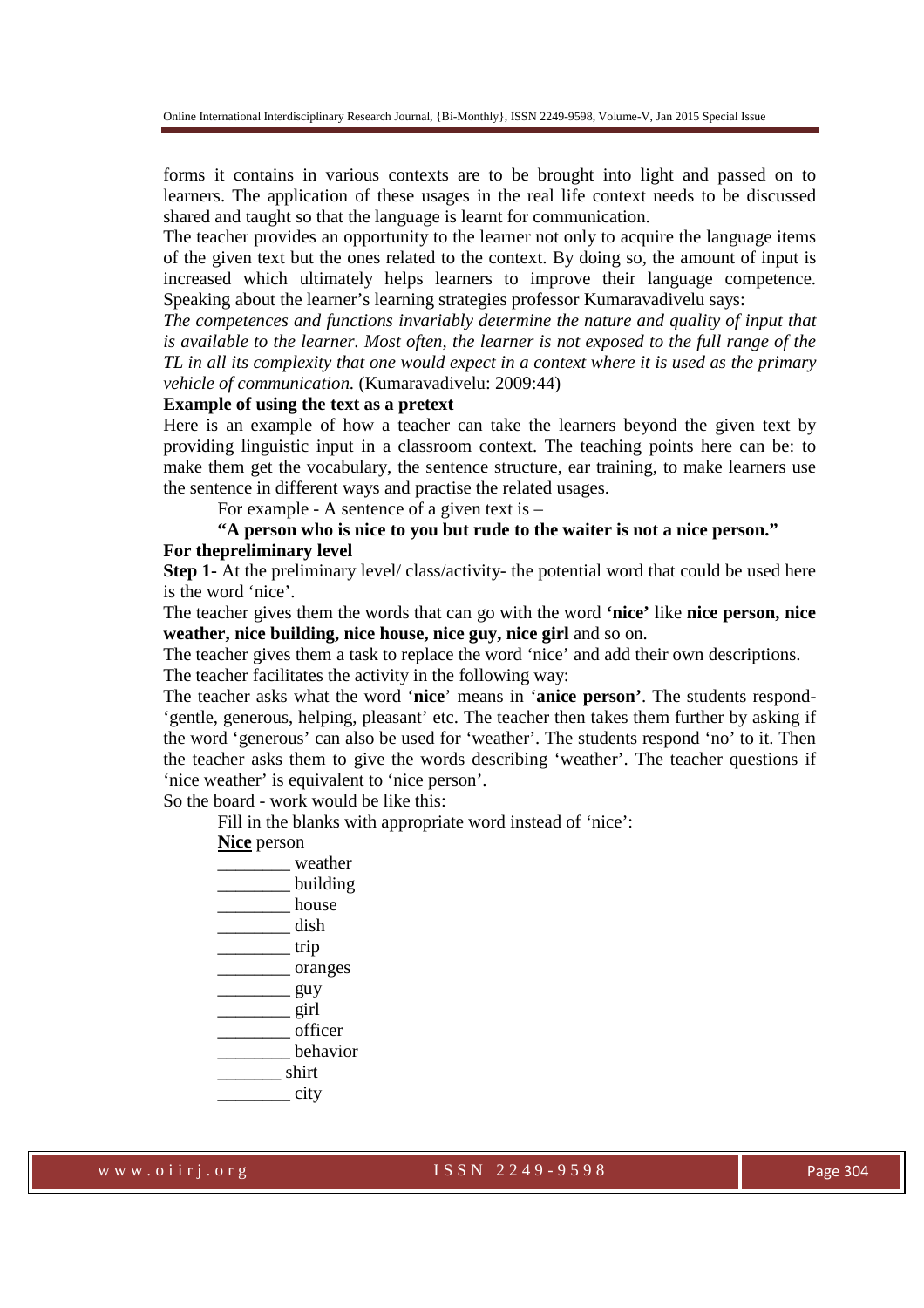The teacher prepares flash-cards for some words and depending on the time may select the number of items. The selection of these items is done considering their problem areas, as the learners need to talk about their city, people, work places etc. in their communication, this activity helps them describe things and objects in the real context.

The responses from the students for the above items that come up are:

A nice/gentle/strong/decent person pleasant, fresh, healthy weather attractive, well designed building spacious, airy and light, with good interiors, well maintained house delicious, tasty, mouth-watering, pallatable dish enjoyable, memorable trip juicy/sweet/ oranges cheerful/friendly/polite guy lovely/decent/sweet/smart girl (here they come up with many words) helpful/sincere/ officer good/gets along with othersbehaviour stylish/well-stitched/ befitting/designer shirt planned/ancient/pilgrim/clean and green city

The teacher writes the words on the board or asks a couple of students to write down the words that everyone shared while the teacher moves round the class to see if they are doing the activity. The activity is also taken further by asking the learners to describe the people and things negatively like unpleasant/dull/unhealthy weather. (when it's monsoon) or an old, reconstructed building. Of course the use of articles can also be focused upon if the need be depending on the learners. At the end of the activity the learners come to know a number of new words and where they are used. The teacher even takes them further to construct some sentences with the help of these words which they use in their daily life. For example the sentences like –

'*My mother has brought a designer sari for the Navratri celebration.'*

*'My college is huge and has a spacious playground with well-equipped laboratories.'* 

*'The weather is unhealthy. I've caught a cold.'* 

During the activity, the learning is enjoyable and fruitful. There is a lot of vocabulary learning without which communication is not possible.

*A number of research studies have recently dealt with lexical problems (problems related to words) through research the scholars are finding that lexical problems frequently interfere with communication. Communication breaks down when people do not use the right words.* (Nagaraj Geetha:1996:183)

Similar kind of activities can be carried out for the intermediate and advanced level learners where phrases, idioms and daily usages can be dealt with.

## **Conclusion**

The class in this activity is all motivated and everyone in the class participates and thinks what they can respond. They enjoy every moment of it. The learning they receive is forever and they acquire many language items, various forms of sentences that are used in spoken English, the pronunciation of the different words and to add to it, the grammatical structures and other related constructions. The learners acquire much of grammar too. They are able to express their minds in sentences and this gives the